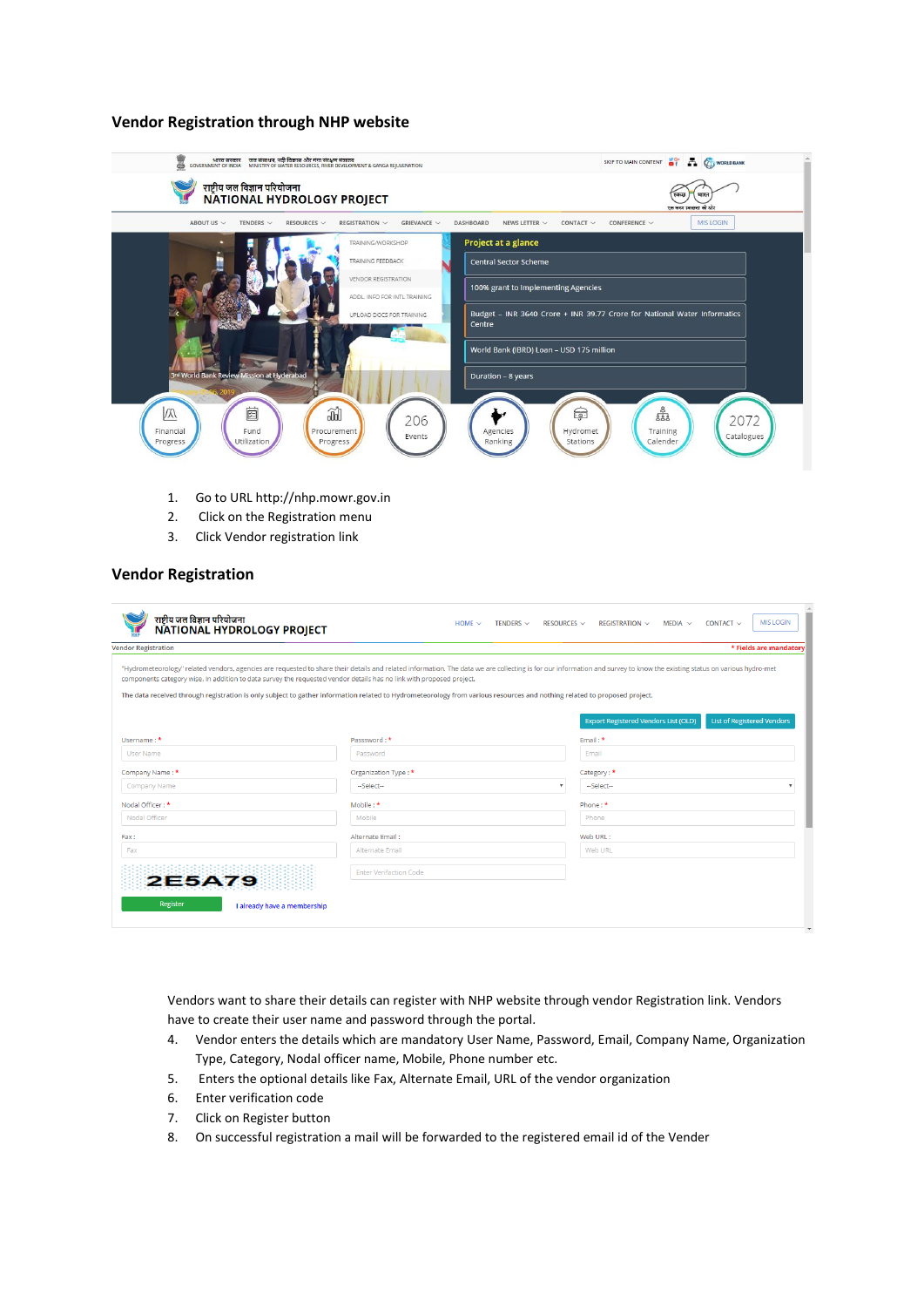#### **Vendor Login**

| राष्ट्रीय जल विज्ञान परियोजना<br>NATIONAL HYDROLOGY PROJECT                                                                                         | <b>MIS LOGIN</b><br>RESOURCES $\sim$<br>REGISTRATION $\sim$<br>MEDIA $\sim$<br>CONTACT $\sim$<br>HOME $\sim$<br>TENDERS $\sim$                                                                                                                                                                                                                                                                                                                                                                             |
|-----------------------------------------------------------------------------------------------------------------------------------------------------|------------------------------------------------------------------------------------------------------------------------------------------------------------------------------------------------------------------------------------------------------------------------------------------------------------------------------------------------------------------------------------------------------------------------------------------------------------------------------------------------------------|
| Login To Your Account<br>&<br>User Name<br>$\theta$<br>Password<br>329350<br>$\theta$<br><b>Enter Verifaction Code</b><br>Login<br>Forgot password? | Welcome to MIS<br>The project objectives is to improve the extent, quality and accessibility of water<br>resources information, and to strengthen the capacity of water resources<br>management institutions in India.<br>Reliable<br>ಣೆ:<br>Improving the extent, quality, and accessibility of<br>water resources data:<br>Security<br><u>S)</u><br>Secure & integrated options to agencies for<br>monitoring<br>Maintain<br>We get it, you're busy and it's important that<br>someone keeps up with MIS |

After vendor registration is done user clicks on the "Already have a membership?" link in the vendor registration form and sustem asks for the loging details as shown in the above picture.

Vendors enters User name, Password and verification code on successful validataion user allowed to enter the Vendor dash board.

#### **Vendor Dashboard**

| NHP                                           | NATIONAL HYDROLOGY PROJECT<br>$\leftarrow$ ()<br>$\equiv$                                                                                                                                                                        | Ð |
|-----------------------------------------------|----------------------------------------------------------------------------------------------------------------------------------------------------------------------------------------------------------------------------------|---|
|                                               | Vendor Dashboard                                                                                                                                                                                                                 |   |
|                                               | <b>REGISTERED INSTRUMENT</b><br><b>REGISTERED STAFF</b>                                                                                                                                                                          |   |
| <b>NHP</b>                                    | $\overline{2}$<br>1                                                                                                                                                                                                              |   |
| HOME                                          | More info $\odot$<br>More info $\odot$                                                                                                                                                                                           |   |
| <b>ADD NEW STAFF</b>                          | <b>RECENTLY ADDED PRODUCTS</b>                                                                                                                                                                                                   |   |
| <b>ADD NEW STAFF ROLE</b>                     | Product<br>8888888.00<br>test11 Ambient Temperature : 12, ; Altitude : 1, 11; Accuracy 1 : 12, ; Accessories : 12, ; Accuracy 2 : , ; Covering : 12                                                                              |   |
| <b>ASSIGN STAFF ROLE</b>                      | Image                                                                                                                                                                                                                            |   |
| <b>ADD NEW INSTRUMENT</b>                     | 999999999.00<br>abc123 Ambient Temperature : 5, 6; Humidity : 6, 9; Altitude : 1, 5; Sensor Type : Yes, ; Range : 2, 3; Resolution : 2, 4; Accuracy 1 : 5, 6; Output Interface : Yes, ; Power<br>Product<br>Supply: Yes<br>Image |   |
| $\left\langle \right\rangle$<br><b>REPORT</b> |                                                                                                                                                                                                                                  |   |
|                                               |                                                                                                                                                                                                                                  |   |
|                                               |                                                                                                                                                                                                                                  |   |
|                                               |                                                                                                                                                                                                                                  |   |
|                                               |                                                                                                                                                                                                                                  |   |

Vendor dashboard is the explicit interface for the registered vendors where they can register their products with specifications for showcasing.

Vendor can also add their staffs, create role and assign roles to their staffs through the dashboard.

Dasboard displays number of instruments, staffs they have registered and the recently added products.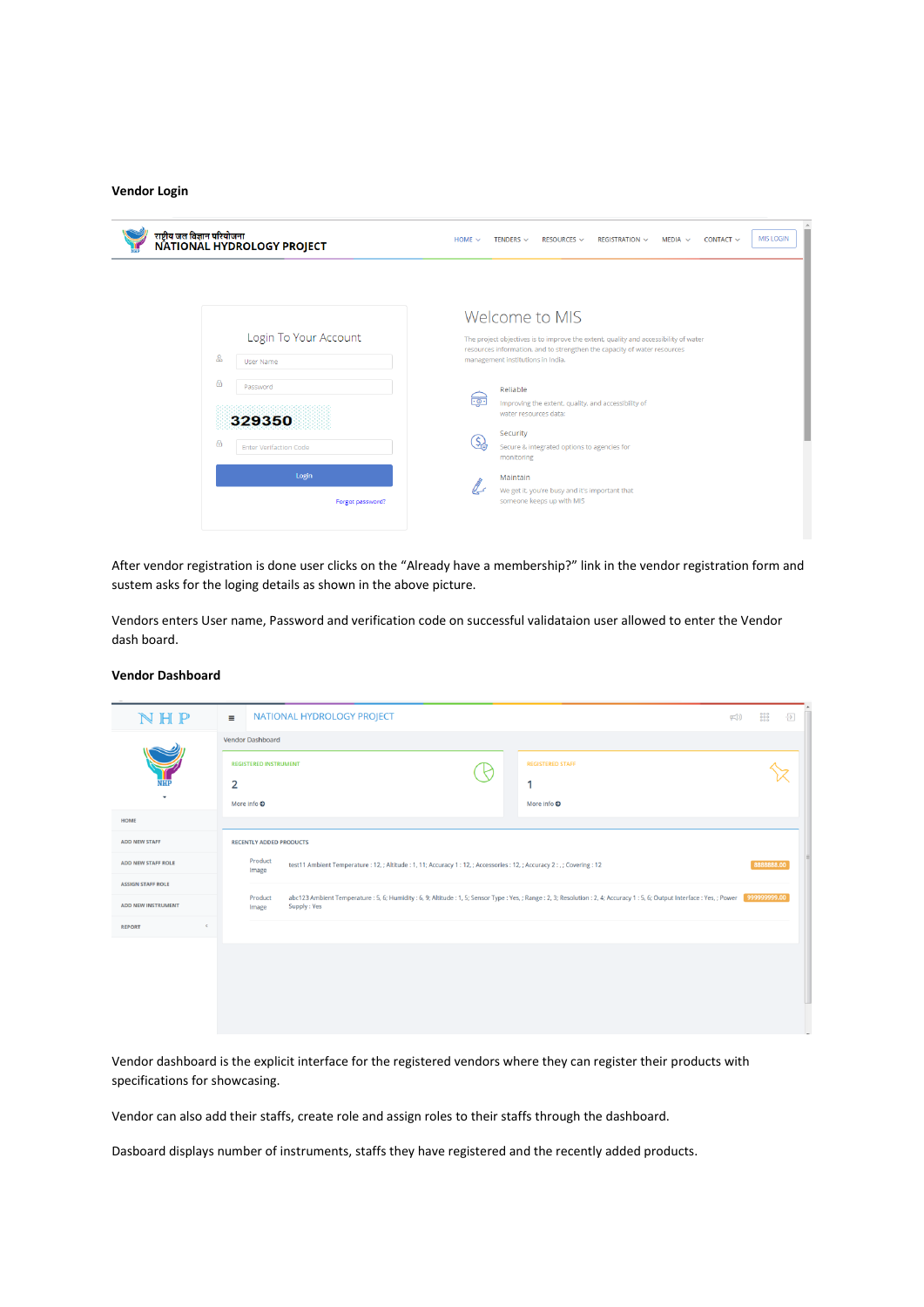### **Add staff of Agency**

| NHP                             | NATIONAL HYDROLOGY PROJECT<br>$\equiv$                                                                  |                                                                                                                              |                                                          | $\overline{\overline{\mathbb{D}}}$<br>$\leftarrow$         |
|---------------------------------|---------------------------------------------------------------------------------------------------------|------------------------------------------------------------------------------------------------------------------------------|----------------------------------------------------------|------------------------------------------------------------|
|                                 | <b>Add New Staff</b>                                                                                    |                                                                                                                              |                                                          | All (*) Fields are Mandatory                               |
|                                 | Name:*<br>Name                                                                                          | Designation: <sup>*</sup><br>Designation                                                                                     | Email: <sup>*</sup><br>Email                             | Web URL:<br>web URL                                        |
| NHP<br>$\overline{\phantom{a}}$ | <b>Landline Number:</b><br>Landline No.                                                                 | Mobile Number:<br>Mobile Number                                                                                              | <b>Alternate Mobile No:</b><br>Alternate Mobile Number   | Cancel<br>Save<br>Export                                   |
| HOME                            |                                                                                                         |                                                                                                                              |                                                          |                                                            |
| <b>ADD NEW STAFF</b>            | Show 10<br>$\blacktriangleright$ entries                                                                |                                                                                                                              |                                                          | Search:                                                    |
| <b>ADD NEW STAFF ROLE</b>       | <b>Email</b><br>S.No. If<br><b>Name</b><br>$1$ <sup><math>\dagger</math></sup><br>manoj<br>$\mathbf{1}$ | <b>Mobile</b><br><b>Landline</b><br>IŶ<br>$1$ <sup><math>\ddot{v}</math></sup><br>manojprajapati7895@gmail.com<br>8920333312 | Alt. Mobile<br><b>Designation</b><br>Iŵ<br>工企<br>Manager | Web URL          <br>IÊ<br>Iŵ<br>Iŵ<br>Ø<br>$\pmb{\times}$ |
| <b>ASSIGN STAFF ROLE</b>        | Showing 1 to 1 of 1 entries                                                                             |                                                                                                                              |                                                          | Previous<br>Next                                           |
| <b>ADD NEW INSTRUMENT</b>       |                                                                                                         |                                                                                                                              |                                                          |                                                            |
| $\epsilon$<br><b>REPORT</b>     |                                                                                                         |                                                                                                                              |                                                          |                                                            |
|                                 |                                                                                                         |                                                                                                                              |                                                          |                                                            |
|                                 |                                                                                                         |                                                                                                                              |                                                          |                                                            |
|                                 |                                                                                                         |                                                                                                                              |                                                          |                                                            |
|                                 |                                                                                                         |                                                                                                                              |                                                          |                                                            |

- 1. To add a staff detail in the system Vendor has to enter the mandatory details like Name of Staff, designation, email id, mobile no etc.
- 2. Click Save button
- 3. The saved data will be displayed in the grid.
- 4. User can edit the data by clicking  $\frac{a}{2}$  icon in the grid
- 5. User can delete the data by clicking  $\overline{\phantom{a}}$  icon in the grid

#### **Add staff role**

| N H P                                             | NATIONAL HYDROLOGY PROJECT<br>$\equiv$                        |                                   |                                               | 000<br>000<br>000<br>$\mathbb{F}(x)$ | Ð |
|---------------------------------------------------|---------------------------------------------------------------|-----------------------------------|-----------------------------------------------|--------------------------------------|---|
|                                                   | <b>Add New Staff Role</b>                                     |                                   |                                               | All (*) Fields are Mandatory         |   |
| <b>NHP</b><br>$\mathbf{v}$                        | Role Name:<br>Name                                            | Description:<br>Description       |                                               |                                      |   |
| HOME                                              | Cancel<br>Save                                                |                                   |                                               | Export                               |   |
| <b>ADD NEW STAFF</b><br><b>ADD NEW STAFF ROLE</b> | $\bullet$ entries<br>Show<br>10                               |                                   | Search:                                       |                                      |   |
| <b>ASSIGN STAFF ROLE</b>                          | <b>Role Name</b><br>S.No. 1<br>Sales Enginner<br>$\mathbf{1}$ | <b>Description</b><br>10<br>Sales | $1\%$<br>Iŷ<br>$\mathbf{G}$<br>$\pmb{\times}$ | lŵ                                   |   |
| ADD NEW INSTRUMENT<br>$\leq$<br><b>REPORT</b>     | Showing 1 to 1 of 1 entries                                   |                                   | Previous<br>$\mathbf{1}$                      | Next                                 |   |
|                                                   |                                                               |                                   |                                               |                                      |   |
|                                                   |                                                               |                                   |                                               |                                      |   |
|                                                   |                                                               |                                   |                                               |                                      |   |
|                                                   |                                                               |                                   |                                               |                                      |   |

- 1. To add a staff role in the system Vendor has to enter Role Name and Role Description
- 2. Click Save button
- 3. The saved data will be displayed in the grid.
- 4. User can edit the data by clicking  $\Box$  icon in the grid
- 5. User can delete the data by clicking  $\overline{\phantom{a}}$  icon in the grid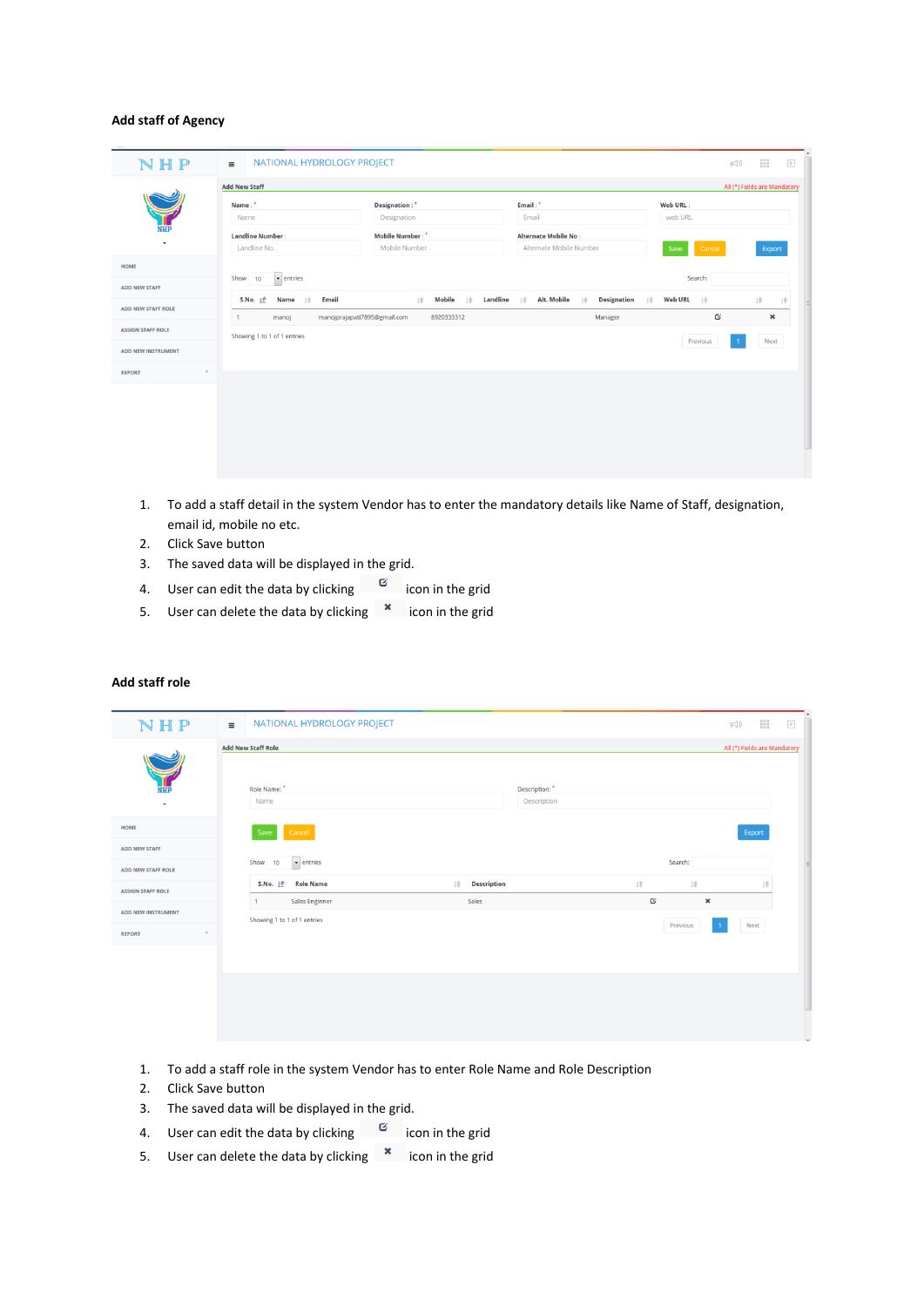### **Assign staff role**

| NHP                      | NATIONAL HYDROLOGY PROJECT<br>$\equiv$ |                                                  |                             |                | 000<br>000<br>000<br>$\overline{\Theta}$<br>$\mathbb{F}^{(1)}$ |
|--------------------------|----------------------------------------|--------------------------------------------------|-----------------------------|----------------|----------------------------------------------------------------|
|                          | <b>Add New Vendor Staff</b>            |                                                  |                             |                | All (*) Fields are Mandatory                                   |
| NHP<br>$\mathbf{v}$      | Staff:"<br>--Select--                  | Role:*<br>$\overline{\phantom{a}}$<br>--Select-- | $\bullet$<br>Cancel<br>Save |                | Export                                                         |
| HOME                     |                                        |                                                  |                             |                |                                                                |
| <b>ADD NEW STAFF</b>     | $\bullet$ entries<br>Show 10           |                                                  |                             | Search:        |                                                                |
| ADD NEW STAFF ROLE       | S.No. $\mathbb{I}^*$<br><b>Name</b>    | 1ŧ<br>Role                                       | Iŷ                          | ↓∲             | 1Ŷ                                                             |
| <b>ASSIGN STAFF ROLE</b> | manoj<br>$\overline{1}$                | <b>Sales Enginner</b>                            | Ø                           | $\pmb{\times}$ |                                                                |
| ADD NEW INSTRUMENT       | Showing 1 to 1 of 1 entries            |                                                  |                             | Previous       | Next                                                           |
| $\leq$<br><b>REPORT</b>  |                                        |                                                  |                             |                |                                                                |
|                          |                                        |                                                  |                             |                |                                                                |
|                          |                                        |                                                  |                             |                |                                                                |
|                          |                                        |                                                  |                             |                |                                                                |
|                          |                                        |                                                  |                             |                |                                                                |

- 1. To assign role in the system Vendor has to select Staff and Role
- 2. Click Save button
- 3. The saved data will be displayed in the grid.
- 4. User can edit the data by clicking  $\overline{a}$  icon in the grid
- 5. User can delete the data by clicking  $\overline{\phantom{a}}$  icon in the grid

| NHP                       | NATIONAL HYDROLOGY PROJECT<br>$\equiv$                      |                  |                              |                  |                     |                                     |                     |                            | $\mp$ (1)      | $\begin{smallmatrix} 0 & 0 & 0 \\ 0 & 0 & 0 \\ 0 & 0 & 0 \end{smallmatrix}$<br>Ð |
|---------------------------|-------------------------------------------------------------|------------------|------------------------------|------------------|---------------------|-------------------------------------|---------------------|----------------------------|----------------|----------------------------------------------------------------------------------|
|                           | <b>Vendor Instrument</b>                                    |                  |                              |                  |                     |                                     |                     |                            |                | All (*) Fields are Mandatory                                                     |
|                           | Activities:                                                 |                  |                              | Sub Activities : |                     |                                     | Instrument:         |                            |                |                                                                                  |
|                           | <b>Hydromet Equipment</b>                                   |                  | $\boldsymbol{\mathrm{v}}$    | Meteorology      |                     | $\boldsymbol{\mathrm{v}}$           | Air Pressure Sensor |                            |                | $\boldsymbol{\mathrm{v}}$                                                        |
| NHP                       | Register Instrument Specification for (Air Pressure Sensor) |                  |                              |                  |                     |                                     |                     |                            |                |                                                                                  |
|                           | Model:*                                                     |                  | Make: *                      |                  |                     | <b>Instrument Cost (INR):</b>       |                     | <b>Data Sheet:</b>         |                |                                                                                  |
|                           | Model                                                       |                  | Make                         |                  |                     | <b>Instrument Cost</b>              |                     | Choose File No file chosen |                |                                                                                  |
| HOME                      | <b>Enter Instrument Specification</b>                       |                  |                              |                  |                     |                                     |                     |                            |                |                                                                                  |
| <b>ADD NEW STAFF</b>      | Feature                                                     | <b>Unit/Text</b> | <b>Desired Specification</b> |                  | Code                | Offered                             |                     |                            | <b>Remarks</b> |                                                                                  |
| <b>ADD NEW STAFF ROLE</b> | Ambient Temperature                                         | Deg C            | $-5$                         | 60               | <b>Beyond Range</b> |                                     |                     |                            |                |                                                                                  |
| <b>ASSIGN STAFF ROLE</b>  | Humidity                                                    | 96               | 5                            | 100              | <b>Beyond Range</b> |                                     |                     |                            |                |                                                                                  |
| <b>ADD NEW INSTRUMENT</b> | Altitude                                                    | M                | $\mathbf 0$                  | 2500             | <b>Beyond Range</b> |                                     |                     |                            |                |                                                                                  |
| <b>REPORT</b>             | Sensor Type                                                 |                  | Temperature<br>Compensated   |                  | Logical             | $\boldsymbol{\mathrm{v}}$<br>Select |                     |                            |                |                                                                                  |
|                           | Range                                                       | hPa              | 600                          | 1100             | <b>Beyond Range</b> |                                     |                     |                            |                |                                                                                  |
|                           | Resolution                                                  | hPa              | $-0.1$                       | 0.1              | <b>Within Range</b> |                                     |                     |                            |                |                                                                                  |
|                           | Accuracy 1                                                  | hPa              | $-0.2$                       | 0.2              | <b>Within Range</b> |                                     |                     |                            |                |                                                                                  |
|                           | Power Supply                                                |                  | To be<br>powered by          |                  | Logical             | Select<br>$\boldsymbol{\mathrm{v}}$ |                     |                            |                |                                                                                  |

#### **Vendor instrument**

- 1. To add new instrument in the system Vendor has to select Activity, Sub activity and Instrument
- 2. In instrument specification section enter Model, Make, Instrument cost (not mandatory)
- 3. Upload the data sheet of the product